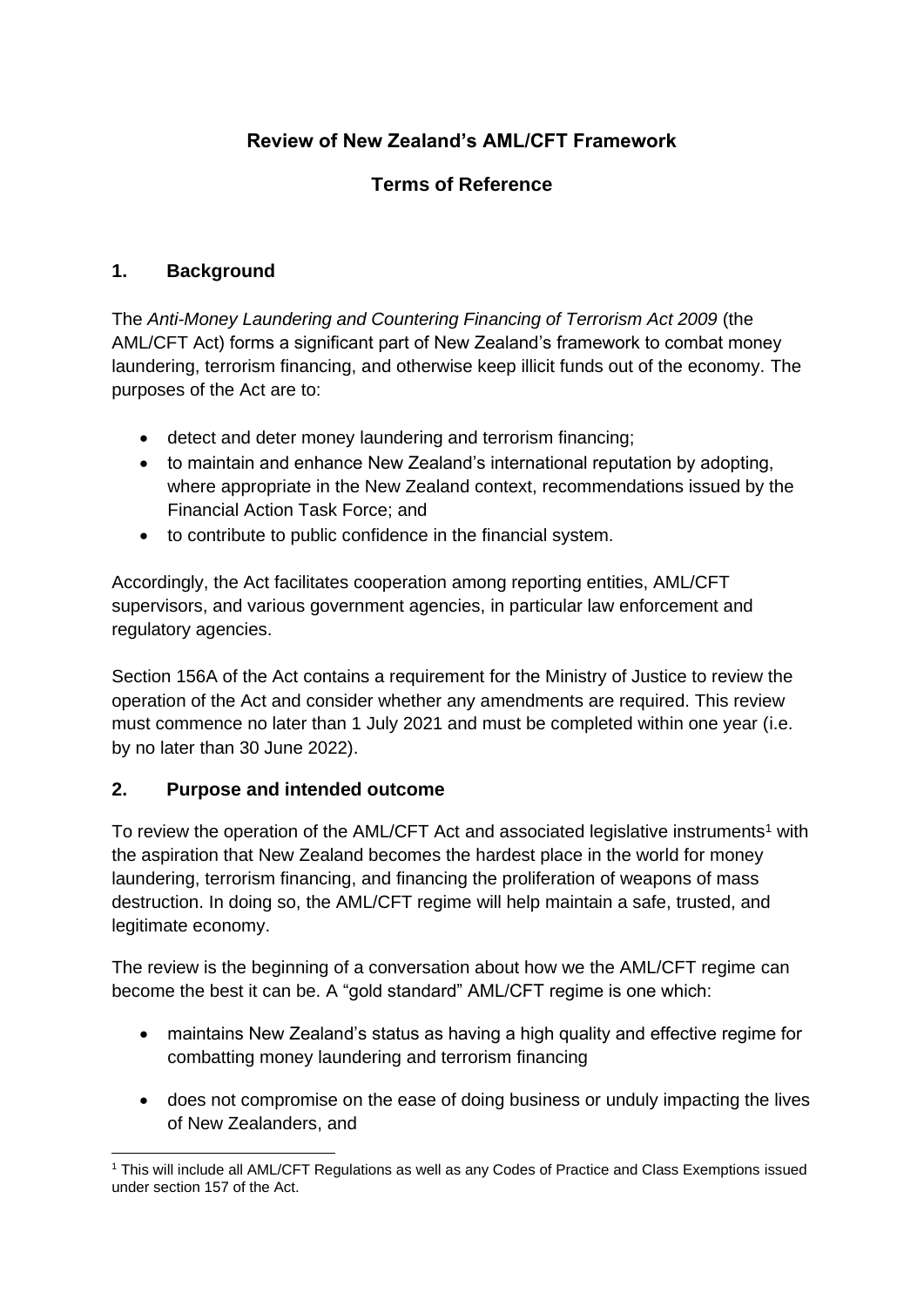• contains sufficient tools to enable flexibility and ensure the regime responds to changing risks and new opportunities for addressing harm.

### **3. Objectives**

In accordance with the Review's 'Guiding Principles' set out below, to ensure the AML/CFT Act is effective, efficient, fit for New Zealand, and future proof, the review will examine:

- the performance of the Act and overall regime since 2017;
- whether any amendments to the Act are necessary or desirable; and
- consider recommendations from the Financial Action Task Force in New Zealand's 2021 Mutual Evaluation.

The Review will culminate in a report to the Minister of Justice which may include recommendations for reform of the AML/CFT regime.

### **4. Methodology**

The Review will commence with the publication of these Terms of Reference, the release of an issues paper, and an invitation for written submissions. Later stages of the Review will involve more detailed and targeted engagement with affected sectors and relevant stakeholders, in particular when we are developing recommendations on what changes are required.

In addition to conducting the statutory review, we are also considering what AML/CFT enhancements can be progressed earlier through issuing regulations, subject to Cabinet and Ministerial agreement. This process is occurring in parallel with a separate consultation document issued that relates to those issues. The intention is to provide advice to Ministers in approximately early 2022.

To support the review, we will also establish an Industry Advisory Group from key industry stakeholders and peak bodies. The purpose of this group is to provide the Review Team with advice and feedback about the approach we are taking to the review and is not a substitute to the broader public consultation we intend to conduct. In addition, we will engage with our Treaty Partners and the Privacy Commissioner where issues touch on their respective interests.

The Review will also consider the outcome and recommendations of New Zealand's 2021 Mutual Evaluation conducted by the Financial Action Task Force.

The Review will be conducted in accordance with the Review's Guiding Principles.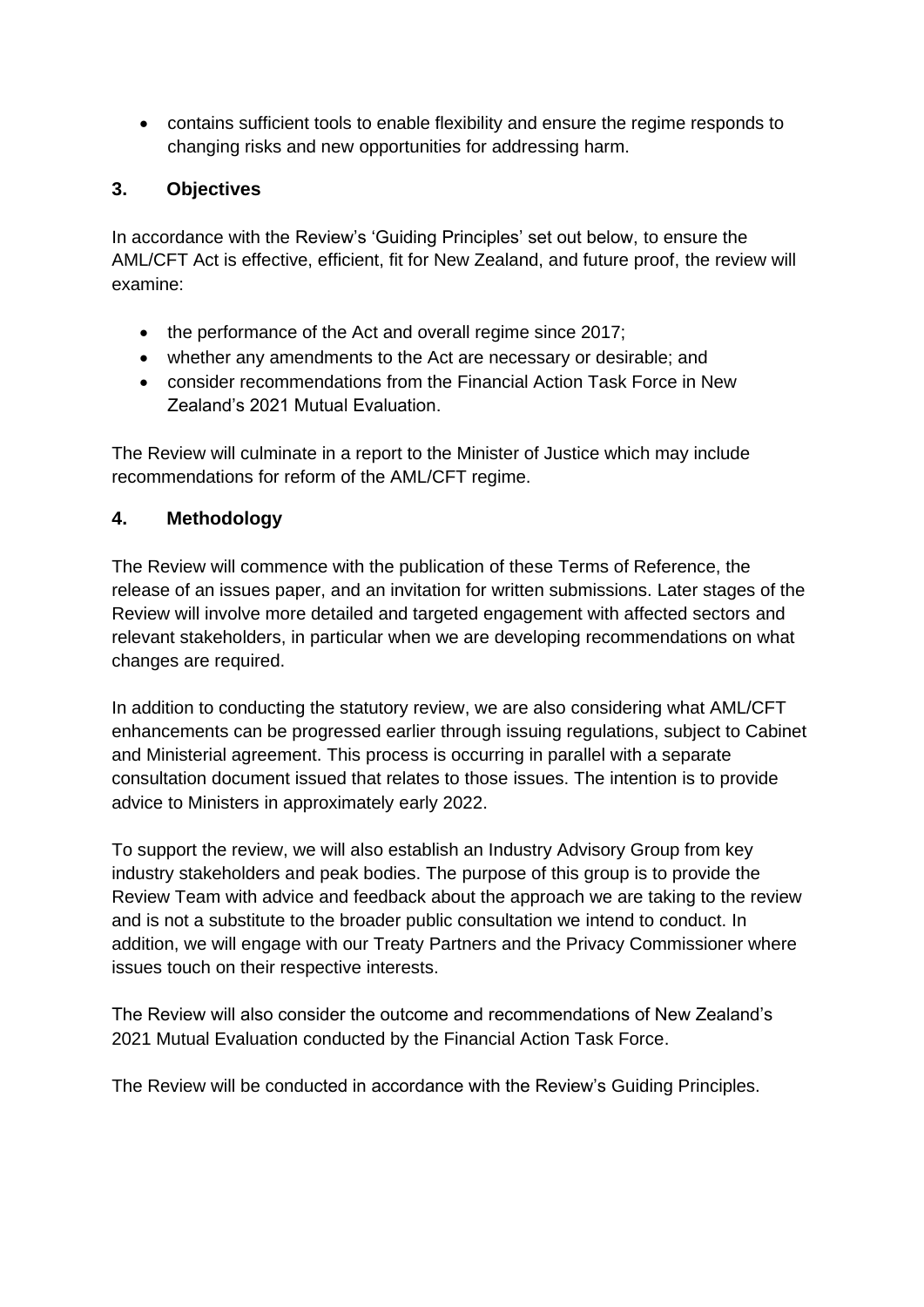### **5. Consultation**

The private sector and the general public are both impacted by the regime's operation and are key stakeholders for the review. The protections afforded by AML/CFT to New Zealand can carry significant compliance costs for businesses. Concurrently, everyone is subject to increased scrutiny and required to provide increased levels of information about their identity in order to access financial services due to AML/CFT.

Accordingly, input from the private sector and public is crucial to a thorough review of the regime. This includes consulting with Māori as Treaty partners to ensure that any impacts the AML/CFT regime may have on rights protected by Te Tiriti o Waitangi are understood and mitigated.

### **6. Reporting**

The Ministry of Justice will present a report to the Minister of Justice in accordance with section 156A of the AML/CFT Act. Section 156A(3) requires the Minister of Justice to present a copy of the report to the House of Representatives as soon as practicable after receiving it.